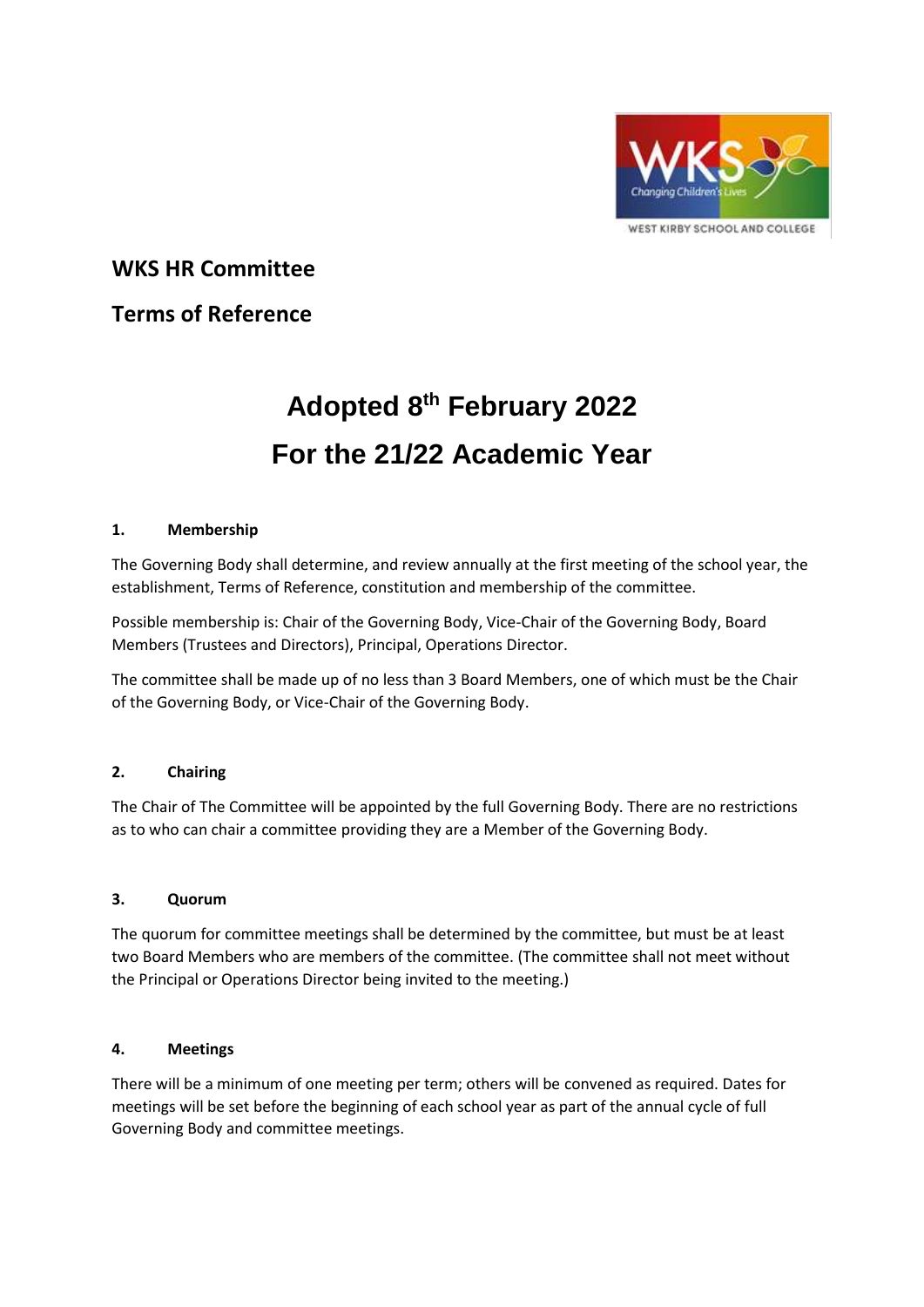# **5. Attendance**

Members of the Committee, the Principal, the Operations Director, and the Clerk to The Committee have a right to attend all committee meetings. The Governing Body or committee may invite other people to attend as required.

#### **6. Clerking**

The Governing Body shall appoint a Clerk to The Committee or appoint a member of the Committee to take minutes of meetings in the absence of the appointed Clerk.

# **7. Terms of Reference**

- a) To review and monitor all (HR) staff policies, structures and procedures to ensure they meet current Employment Legislation and create positive outcomes for all concerned.
- b) To review and monitor recruitment policies, including Safer Recruitment Procedures.
- c) To review and monitor all HR Development strategies including staff induction, Continuous Professional Development and ongoing training and development opportunities.
- d) To review and monitor all staffing policies.
- e) To support the Principal and Operations Director with advice and counsel regarding HR matters.
- f) To establish a panel to hear staff appeals against dismissal and redundancy.
- g) Any additional items as appropriate and decided by the Governing/Trustee Board

#### **8. Powers Delegated by the Governing Body**

The Governing Body has delegated the following functions to the Human Resources Committee to be discharged in accordance with these terms of reference:

#### **8.1 HR Committee**

- a) Act and carry out the duties and responsibility of 'The Pay Committee' (as outlined in the 'School Pay Policy').
- b) Consider any allegations/complaints regarding conduct or cases of capability (performance or health) in relation to The Principal.
- c) Consider and approve the School's HR Strategy for ratification by the full Governing Body.
- d) Review, monitor and approve HR policy and procedures.
- e) Consider, advise and make recommendations to The Governing Body in relation to the setting of the annual Pay Policy.
- f) Monitor, through regular reports from school leaders, the effectiveness of HR policies and procedures.
- g) Consider proposals for major organisational change affecting senior leadership posts.
- h) The suspension of the Principal is undertaken by the Chair of the Governing Body, who is a member of this committee; the suspension of other members of the Senior Leadership Team is delegated to the Principal.
- i) Hear and determine any grievance submitted by the Principal provided that it has been referred by the Chair of the Governing Body.